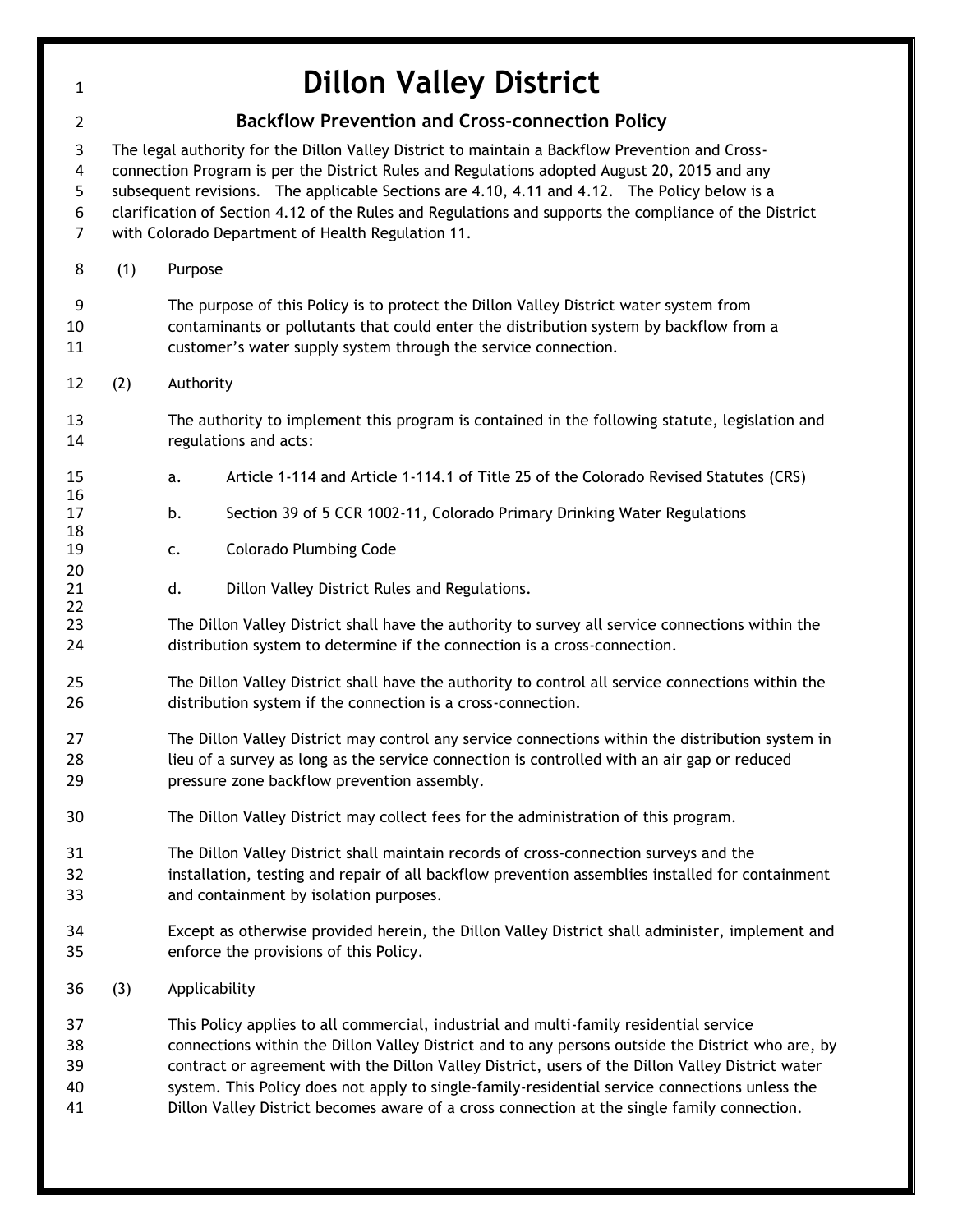| 42                         | (4) |    | Definitions                                                                                                                                                                                                                                                                                                                                                                                   |  |  |  |
|----------------------------|-----|----|-----------------------------------------------------------------------------------------------------------------------------------------------------------------------------------------------------------------------------------------------------------------------------------------------------------------------------------------------------------------------------------------------|--|--|--|
| 43<br>44                   |     | a. | "ACTIVE DATE" means the first day that a backflow prevention assembly or backflow<br>prevention method is used to control a cross-connection in each calendar year.                                                                                                                                                                                                                           |  |  |  |
| 45<br>46<br>47             |     | b. | "AIR GAP" is a physical separation between the free flowing discharge end of a potable<br>water supply pipeline and an open or non-pressure receiving vessel installed in<br>accordance with standard AMSE A112.1.2.                                                                                                                                                                          |  |  |  |
| 48<br>49<br>50             |     | c. | "BACKFLOW" means the undesirable reversal of flow of water or mixtures of water and<br>other liquids, gases or other substances into the Dillon Valley District water distribution<br>system from any source or sources other than its intended source.                                                                                                                                       |  |  |  |
| 51<br>52<br>53<br>54       |     | d. | "BACKFLOW CONTAMINATION EVENT" means backflow into a public water system from<br>an uncontrolled cross connection such that the water quality no longer meets the<br>Colorado Primary Drinking Water Regulations or presents an immediate health and/or<br>safety risk to the public.                                                                                                         |  |  |  |
| 55<br>56<br>57<br>58       |     | e. | "BACKFLOW PREVENTION ASSEMBLY" means any mechanical assembly installed at a<br>water service line or at a plumbing fixture to prevent a backflow contamination event,<br>provided that the mechanical assembly is appropriate for the identified contaminant at<br>the cross connection and is an in-line field-testable assembly.                                                            |  |  |  |
| 59<br>60<br>61<br>62       |     | f. | "BACKFLOW PREVENTION METHOD" means any method and/or non-testable device<br>installed at a water service line or at a plumbing fixture to prevent a backflow<br>contamination event, provided that the method or non-testable device is appropriate<br>for the identified contaminant at the cross connection.                                                                                |  |  |  |
| 63<br>64<br>65<br>66<br>67 |     | g. | "CERTIFIED CROSS-CONNECTION CONTROL TECHNICIAN" means a person who possesses<br>a valid Backflow Prevention Assembly Tester certification from one of the following<br>approved organizations: American Society of Sanitary Engineering (ASSE) or the<br>American Backflow Prevention Association (ABPA). If a certification has expired, the<br>certification is invalid.                    |  |  |  |
| 68<br>69<br>70<br>71       |     | h. | "CONTAINMENT" means the installation of a backflow prevention assembly or a<br>backflow prevention method at any connection to the Dillon Valley District water<br>system that supplies an auxiliary water system, location, facility, or area such that<br>backflow from a cross connection into the public water system is prevented.                                                       |  |  |  |
| 72<br>73<br>74<br>75       |     | i. | "CONTAINMENT BY ISOLATION" means the installation of backflow prevention<br>assemblies or backflow prevention methods at all cross connections identified within a<br>customer's water system such that backflow from a cross connection into the Dillon<br>Valley District water system is prevented.                                                                                        |  |  |  |
| 76<br>77<br>78             |     | j. | "CONTROLLED" means having a properly installed, maintained, and tested or inspected<br>backflow prevention assembly or backflow prevention method that prevents backflow<br>through a cross connection.                                                                                                                                                                                       |  |  |  |
| 79<br>80<br>81<br>82<br>83 |     | k. | "CROSS CONNECTION" means any connection that could allow any water, fluid, or gas<br>such that the water quality could present an unacceptable health and/or safety risk to<br>the public, to flow from any pipe, plumbing fixture, or a customer's water system into<br>a Dillon Valley District water distribution system or any other part of the public water<br>system through backflow. |  |  |  |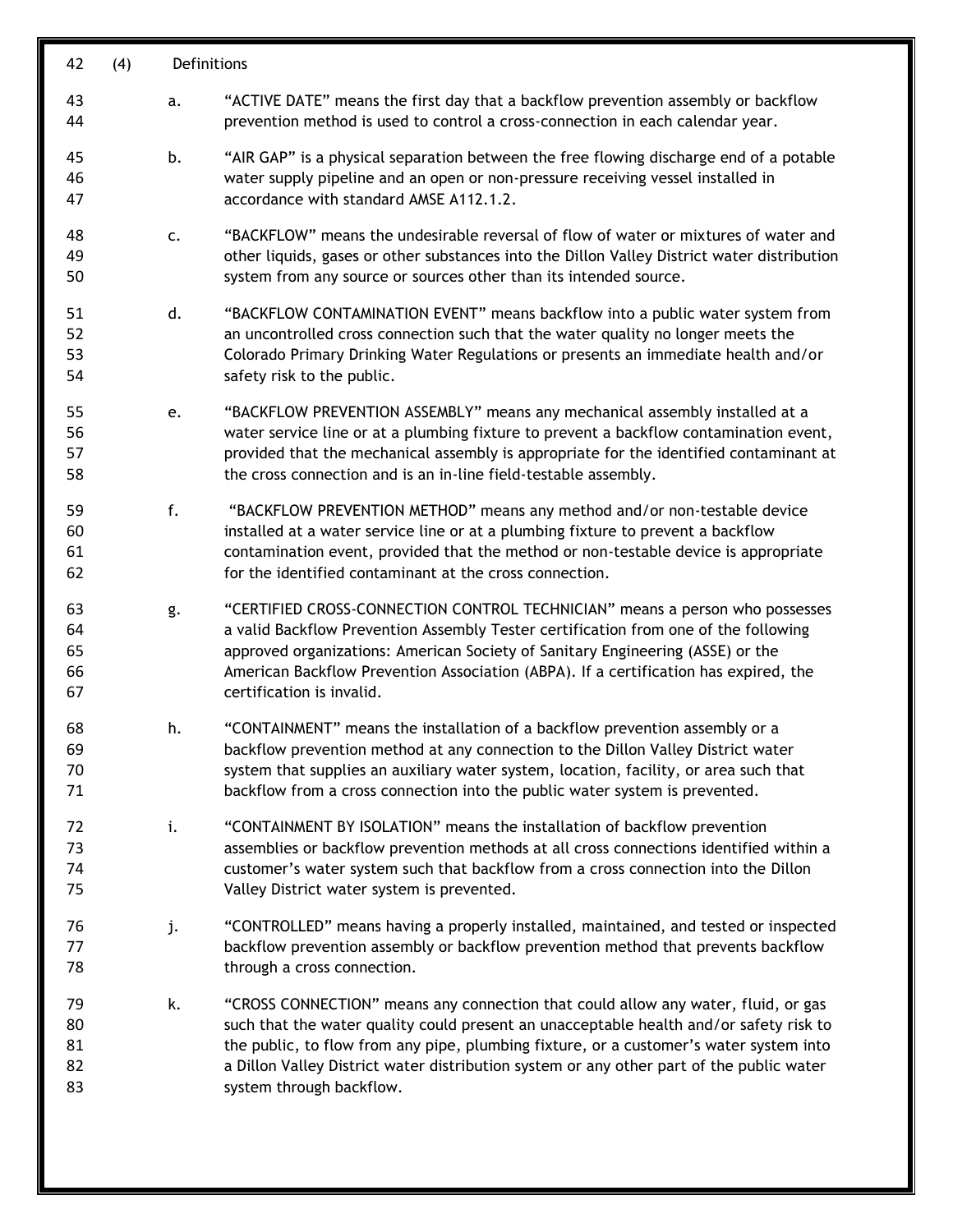| 84<br>85<br>86                                              |     | l. | "MULTI-FAMILY" means a single residential connection to the Dillon Valley District<br>water distribution system from which two or more separate dwelling units are supplied<br>water.                                                                                                                                                                                                                                                                                                                                                                                                                                                                                                                                                                                                                              |  |  |
|-------------------------------------------------------------|-----|----|--------------------------------------------------------------------------------------------------------------------------------------------------------------------------------------------------------------------------------------------------------------------------------------------------------------------------------------------------------------------------------------------------------------------------------------------------------------------------------------------------------------------------------------------------------------------------------------------------------------------------------------------------------------------------------------------------------------------------------------------------------------------------------------------------------------------|--|--|
| 87                                                          |     | m. | "SINGLE-FAMILY" means:                                                                                                                                                                                                                                                                                                                                                                                                                                                                                                                                                                                                                                                                                                                                                                                             |  |  |
| 88<br>89                                                    |     |    | i.<br>A single dwelling which is occupied by a single family and is supplied by<br>a separate service line; or                                                                                                                                                                                                                                                                                                                                                                                                                                                                                                                                                                                                                                                                                                     |  |  |
| 90<br>91                                                    |     |    | ii.<br>A single dwelling comprised of multiple living units where each living<br>unit is supplied by a separate service line.                                                                                                                                                                                                                                                                                                                                                                                                                                                                                                                                                                                                                                                                                      |  |  |
| 92<br>93<br>94<br>95                                        |     | n. | "UNCONTROLLED" means not having a properly installed and maintained and tested or<br>inspected backflow prevention assembly or backflow prevention method, or the<br>backflow prevention assembly or backflow prevention method does not prevent<br>backflow through a cross connection.                                                                                                                                                                                                                                                                                                                                                                                                                                                                                                                           |  |  |
| 96<br>97<br>98                                              |     | 0. | "WATER SUPPLY SYSTEM" means a water distribution system, piping, connection<br>fittings, valves and appurtenances within a building, structure, or premises. Water<br>supply systems are also referred to commonly as premise plumbing systems.                                                                                                                                                                                                                                                                                                                                                                                                                                                                                                                                                                    |  |  |
| 99                                                          | (5) |    | Requirements                                                                                                                                                                                                                                                                                                                                                                                                                                                                                                                                                                                                                                                                                                                                                                                                       |  |  |
| 100<br>101<br>102<br>103<br>104<br>105<br>106<br>107<br>108 |     | a. | Commercial, industrial and multi-family service connections shall be subject to a<br>survey for cross connections. If a cross connection has been identified an appropriate<br>backflow prevention assembly and or method shall be installed at the customer's water<br>service connection within 120 days of its discovery. The assembly shall be installed<br>downstream of the water meter or as close to that location as deemed practical by the<br>Dillon Valley District. If the assembly or method cannot be installed within 120 days the<br>Dillon Valley District water system must take action to control or remove the cross<br>connection, suspended service to the cross connection or receive an alternative<br>compliance schedule from the Colorado Department of Public Health and Environment. |  |  |
| 109<br>110                                                  |     | b. | In no case shall it be permissible to have connections or tees between the meter and<br>the containment backflow prevention assembly.                                                                                                                                                                                                                                                                                                                                                                                                                                                                                                                                                                                                                                                                              |  |  |
| 111<br>112<br>113<br>114                                    |     |    | i.<br>In instances where a reduced pressure principle backflow preventer<br>cannot be installed, the owner must install approved backflow<br>prevention devices or methods at all cross-connections within the<br>owner's plumbing system.                                                                                                                                                                                                                                                                                                                                                                                                                                                                                                                                                                         |  |  |
| 115<br>116                                                  |     | c. | Backflow prevention assemblies and methods shall be installed in a location which<br>provides access for maintenance, testing and repair.                                                                                                                                                                                                                                                                                                                                                                                                                                                                                                                                                                                                                                                                          |  |  |
| 117<br>118                                                  |     | d. | Reduced pressure principle backflow preventers shall not be installed in manner<br>subject to flooding.                                                                                                                                                                                                                                                                                                                                                                                                                                                                                                                                                                                                                                                                                                            |  |  |
| 119<br>120<br>121                                           |     | e. | Provisions shall be made to provide adequate drainage from the discharge of water<br>from reduced pressure principle backflow prevention assemblies. Such discharge shall<br>be conveyed in a manner which does not impact waters of the state.                                                                                                                                                                                                                                                                                                                                                                                                                                                                                                                                                                    |  |  |
| 122<br>123<br>124<br>125                                    |     | f. | All assemblies and methods shall be protected to prevent freezing. Those assemblies<br>and methods used for seasonal services may be removed in lieu of being protected from<br>freezing. The assemblies and methods must be reinstalled and then tested by a<br>certified cross-connection control technician upon reinstallation.                                                                                                                                                                                                                                                                                                                                                                                                                                                                                |  |  |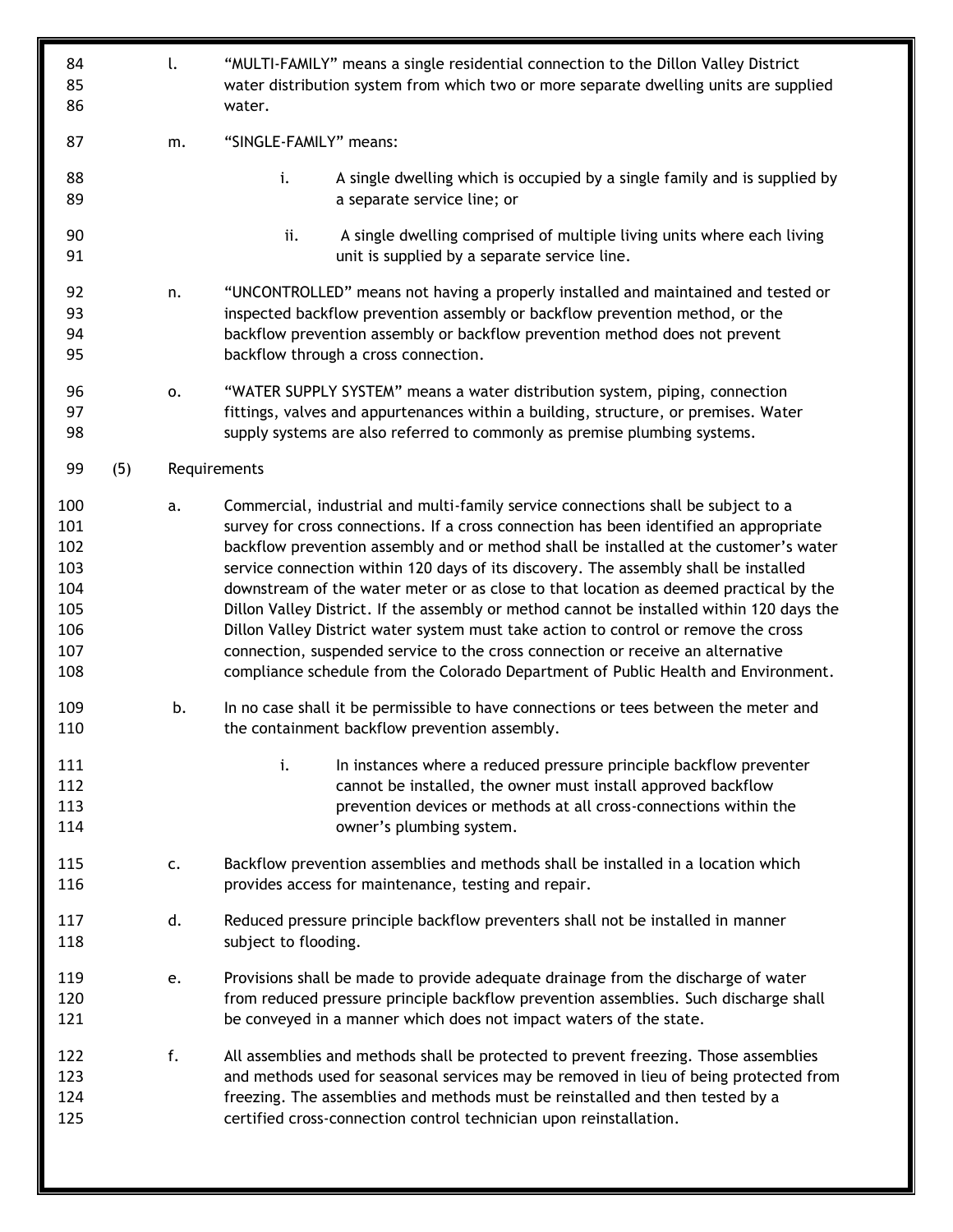| 126<br>127<br>128                                                  | g. |                                                                                                                                                                                                     |           | Where a backflow prevention assembly or method is installed on a water supply system<br>using storage water heating equipment such that thermal expansion causes an increase<br>in pressure, a device for controlling pressure shall be installed.                                                                                                                                                                                                                                                                                                                                                                             |
|--------------------------------------------------------------------|----|-----------------------------------------------------------------------------------------------------------------------------------------------------------------------------------------------------|-----------|--------------------------------------------------------------------------------------------------------------------------------------------------------------------------------------------------------------------------------------------------------------------------------------------------------------------------------------------------------------------------------------------------------------------------------------------------------------------------------------------------------------------------------------------------------------------------------------------------------------------------------|
| 129<br>130<br>131                                                  | h. |                                                                                                                                                                                                     |           | All backflow prevention assemblies shall be tested at the time of installation and on an<br>annual schedule thereafter. Such tests must be conducted by a Certified Cross-<br>Connection Control Technician.                                                                                                                                                                                                                                                                                                                                                                                                                   |
| 132<br>133<br>134<br>135                                           | i. |                                                                                                                                                                                                     |           | The Dillon Valley District shall require inspection, testing, maintenance and as needed<br>repairs and replacement of all backflow prevention assemblies and methods, and of all<br>required installations within the owner's plumbing system in the cases where<br>containment assemblies and or methods cannot be installed.                                                                                                                                                                                                                                                                                                 |
| 136<br>137                                                         | j. | All costs for design, installation, maintenance, testing and as needed repair and<br>replacement are to be borne by the customer.                                                                   |           |                                                                                                                                                                                                                                                                                                                                                                                                                                                                                                                                                                                                                                |
| 138<br>139<br>140                                                  | k. | No grandfather clauses exist except for fire sprinkler systems where the installation of<br>a backflow prevention assembly or method will compromise the integrity of the fire<br>sprinkler system. |           |                                                                                                                                                                                                                                                                                                                                                                                                                                                                                                                                                                                                                                |
| 141<br>142                                                         | l. | For new buildings, all building plans must be submitted to the Dillon Valley District and<br>approved prior to the issuance of water service. Building plans must show:                             |           |                                                                                                                                                                                                                                                                                                                                                                                                                                                                                                                                                                                                                                |
| 143                                                                |    | i.                                                                                                                                                                                                  |           | Water service type, size and location                                                                                                                                                                                                                                                                                                                                                                                                                                                                                                                                                                                          |
| 144                                                                |    | ii.                                                                                                                                                                                                 |           | Meter size and location                                                                                                                                                                                                                                                                                                                                                                                                                                                                                                                                                                                                        |
| 145                                                                |    | iii.                                                                                                                                                                                                |           | Backflow prevention assembly size, type and location                                                                                                                                                                                                                                                                                                                                                                                                                                                                                                                                                                           |
| 146<br>147                                                         |    | iv.                                                                                                                                                                                                 | assembly. | Fire sprinkler system(s) service line, size and type of backflow prevention                                                                                                                                                                                                                                                                                                                                                                                                                                                                                                                                                    |
| 148<br>149                                                         |    |                                                                                                                                                                                                     | i.        | All fire sprinkling lines shall have a minimum protection of an approved<br>double check valve assembly for containment of the system.                                                                                                                                                                                                                                                                                                                                                                                                                                                                                         |
| 150<br>151<br>152                                                  |    |                                                                                                                                                                                                     | ii.       | All glycol (ethylene or propylene), or antifreeze systems shall have an<br>approved reduced pressure principle backflow preventer for<br>containment.                                                                                                                                                                                                                                                                                                                                                                                                                                                                          |
| 153<br>154                                                         |    |                                                                                                                                                                                                     | iii.      | Dry fire systems shall have an approved double check valve assembly<br>installed upstream of the air pressure valve.                                                                                                                                                                                                                                                                                                                                                                                                                                                                                                           |
| 155<br>156<br>157<br>158<br>159<br>160<br>161<br>162<br>163<br>164 |    |                                                                                                                                                                                                     | iv.       | In cases where the installation of a backflow prevention assembly or<br>method will compromise the integrity of the fire sprinkler system the<br>Dillon Valley District can chose to not require the backflow protection.<br>The Dillon Valley District will measure chlorine residual at location<br>representative of the service connection once a month and perform<br>periodic bacteriological testing at the site. If the Dillon Valley District<br>suspects water quality issues the Dillon Valley District will evaluate the<br>practicability of requiring that the fire sprinkler system be flushed<br>periodically. |
| 165                                                                |    |                                                                                                                                                                                                     |           |                                                                                                                                                                                                                                                                                                                                                                                                                                                                                                                                                                                                                                |
|                                                                    |    |                                                                                                                                                                                                     |           |                                                                                                                                                                                                                                                                                                                                                                                                                                                                                                                                                                                                                                |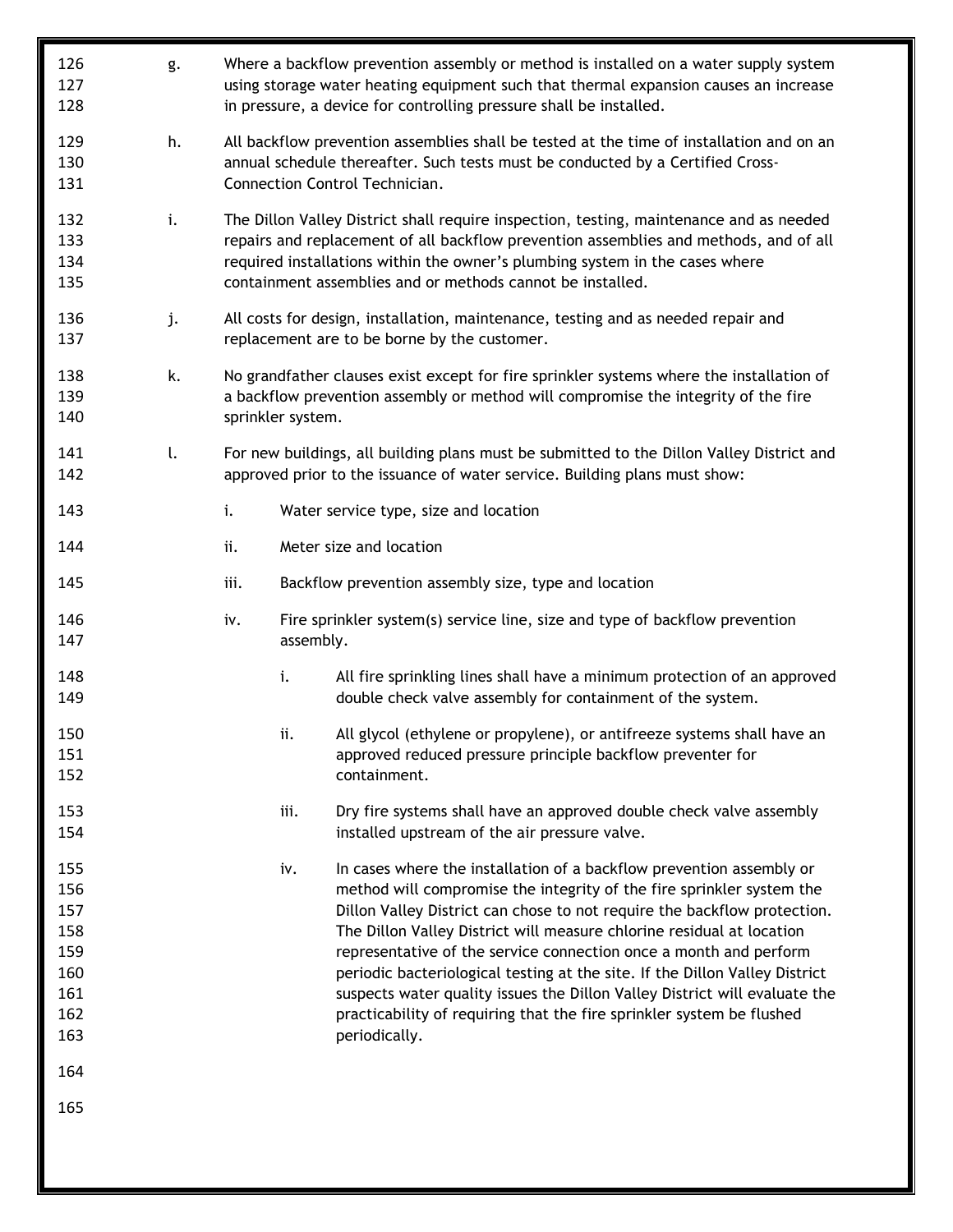| 166                      | (6) |    | Inspection, Testing and Repair                                                                                                                                                                                                                                                                                                                                         |  |  |
|--------------------------|-----|----|------------------------------------------------------------------------------------------------------------------------------------------------------------------------------------------------------------------------------------------------------------------------------------------------------------------------------------------------------------------------|--|--|
| 167<br>168<br>169        |     | a. | Backflow prevention assemblies or methods shall be tested by a Certified Cross-<br>Connection Control Technician upon installation and tested at least annually,<br>thereafter. The tests shall be made at the expense of the customer.                                                                                                                                |  |  |
| 170<br>171<br>172<br>173 |     |    | i.<br>Any backflow prevention assemblies or methods that are non-testable, shall be<br>inspected at least once annually by the District or a certified cross-connection<br>control technician. The inspections shall be made at the expense of the<br>customer.                                                                                                        |  |  |
| 174<br>175<br>176        |     | b. | As necessary, backflow prevention assemblies or methods shall be repaired and<br>retested or replaced and tested at the expense of the customer whenever the<br>assemblies or methods are found to be defective.                                                                                                                                                       |  |  |
| 177                      |     | c. | Testing gauges shall be tested and calibrated for accuracy at least once annually.                                                                                                                                                                                                                                                                                     |  |  |
| 178                      | (7) |    | Reporting and Recordkeeping                                                                                                                                                                                                                                                                                                                                            |  |  |
| 179<br>180               |     | a. | Copies of records of test reports, repairs and retests, or replacements shall be kept by<br>the customer for a minimum of three (3) years.                                                                                                                                                                                                                             |  |  |
| 181<br>182<br>183        |     | b. | Copies of records of test reports, repairs and retests shall be submitted to the Dillon<br>Valley District by mail, facsimile or e-mail by the testing company or testing<br>technician.                                                                                                                                                                               |  |  |
| 184                      |     | c. | Information on test reports shall include, but may not be limited to,                                                                                                                                                                                                                                                                                                  |  |  |
| 185                      |     |    | i.<br>Assembly or method type                                                                                                                                                                                                                                                                                                                                          |  |  |
| 186                      |     |    | ii.<br>Assembly or method location                                                                                                                                                                                                                                                                                                                                     |  |  |
| 187                      |     |    | Assembly make, model and serial number<br>iii.                                                                                                                                                                                                                                                                                                                         |  |  |
| 188                      |     |    | Assembly size<br>iv.                                                                                                                                                                                                                                                                                                                                                   |  |  |
| 189                      |     |    | Test date; and<br>v.                                                                                                                                                                                                                                                                                                                                                   |  |  |
| 190                      |     |    | vi.<br>Test results including all results that would justify a pass or fail outcome                                                                                                                                                                                                                                                                                    |  |  |
| 191                      |     |    | Certified cross-connection control technician certification agency<br>vii.                                                                                                                                                                                                                                                                                             |  |  |
| 192                      |     |    | Technician's certification number<br>viii.                                                                                                                                                                                                                                                                                                                             |  |  |
| 193                      |     |    | Technician's certification expiration date<br>ix.                                                                                                                                                                                                                                                                                                                      |  |  |
| 194                      |     |    | Test kit manufacturer, model and serial number<br>x.                                                                                                                                                                                                                                                                                                                   |  |  |
| 195                      |     |    | Test kit calibration date<br>xi.                                                                                                                                                                                                                                                                                                                                       |  |  |
| 196                      | (8) |    | Right of entry                                                                                                                                                                                                                                                                                                                                                         |  |  |
| 197<br>198<br>199<br>200 |     | a. | A properly credentialed representative of the Dillon Valley District shall have the right<br>of entry to survey any and all buildings and premises for the presence of cross-<br>connections for possible contamination risk to and for determining compliance with this<br>section. This right of entry shall be a condition of water service in order to protect the |  |  |